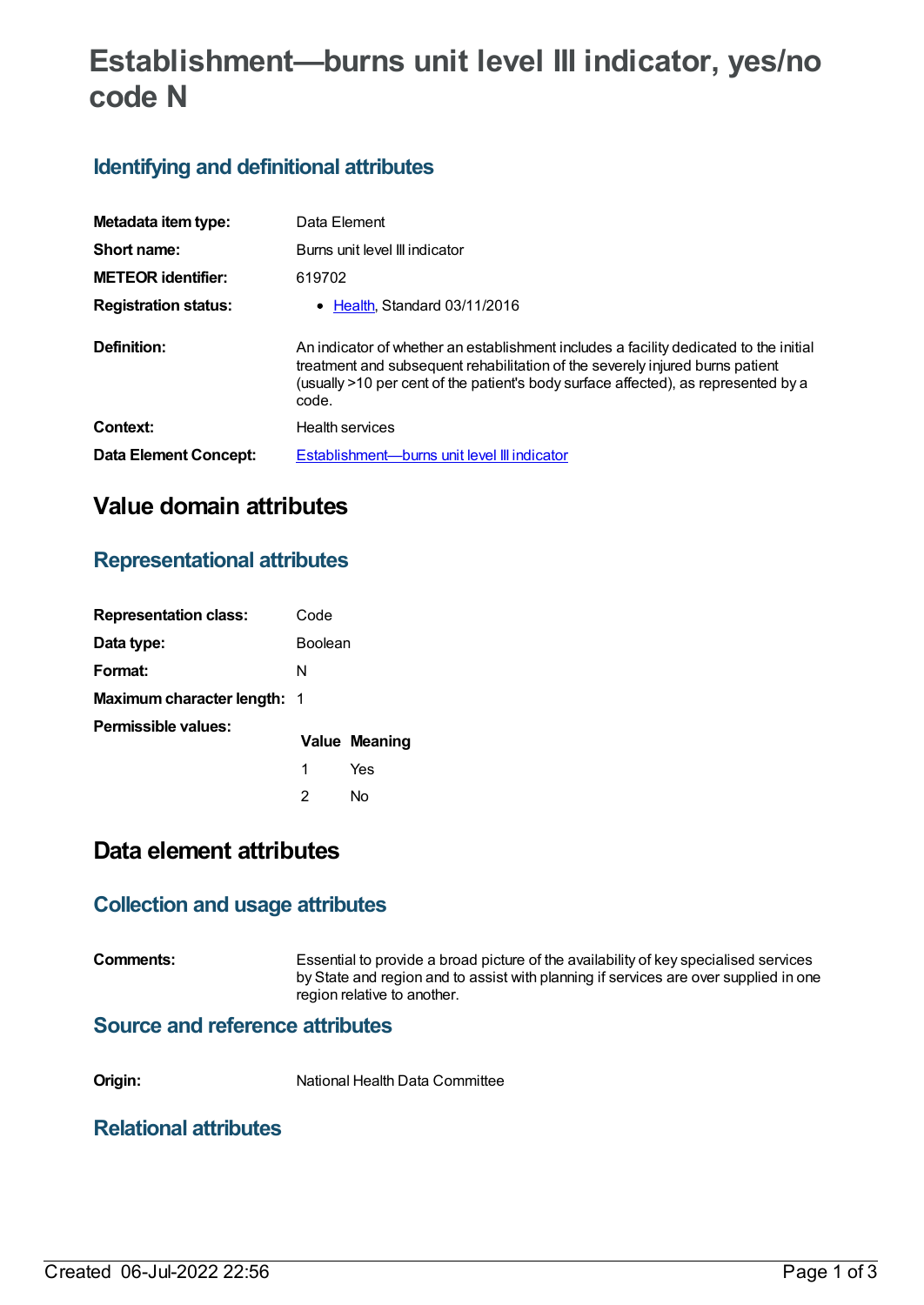**Related metadata references:**

Supersedes **[Establishment—specialised](https://meteor.aihw.gov.au/content/270438) service indicator (burns unit (level III))**, yes/no code N

• [Health](https://meteor.aihw.gov.au/RegistrationAuthority/12), Superseded 03/11/2016

**Implementation in Data Set**

**Specifications:** Local Hospital [Networks/Public](https://meteor.aihw.gov.au/content/713848) hospital establishments NMDS 2020–21[Health](https://meteor.aihw.gov.au/RegistrationAuthority/12), Superseded 05/02/2021

*Implementation start date:* 01/07/2020

*Implementation end date:* 30/06/2021

*Conditional obligation:*

This metadata item is only required for the **Public Hospital Establishments (PHE)** reporting level. It is collected once for each PHE.

Local Hospital [Networks/Public](https://meteor.aihw.gov.au/content/727356) hospital establishments NMDS 2021–22[Health](https://meteor.aihw.gov.au/RegistrationAuthority/12), Superseded 17/12/2021

*Implementation start date:* 01/07/2021

*Implementation end date:* 30/06/2022

*Conditional obligation:*

This metadata item is only required for the **Public Hospital Establishments (PHE)** reporting level. It is collected once for each PHE.

Local Hospital [Networks/Public](https://meteor.aihw.gov.au/content/742044) hospital establishments NMDS 2022–23[Health](https://meteor.aihw.gov.au/RegistrationAuthority/12), Standard 17/12/2021

*Implementation start date:* 01/07/2022

*Implementation end date:* 30/06/2023

*Conditional obligation:*

This metadata item is only required for the **Public Hospital Establishments (PHE)** reporting level. It is collected once for each PHE.

Local Hospital [Networks/Public](https://meteor.aihw.gov.au/content/756101) hospital establishments NMDS 2023–24[Health](https://meteor.aihw.gov.au/RegistrationAuthority/12), Recorded 24/06/2024

*Implementation start date:* 01/07/2023

*Implementation end date:* 30/06/2024

*Conditional obligation:*

This metadata item is only required for the **Public Hospital Establishments (PHE)** reporting level. It is collected once for each PHE.